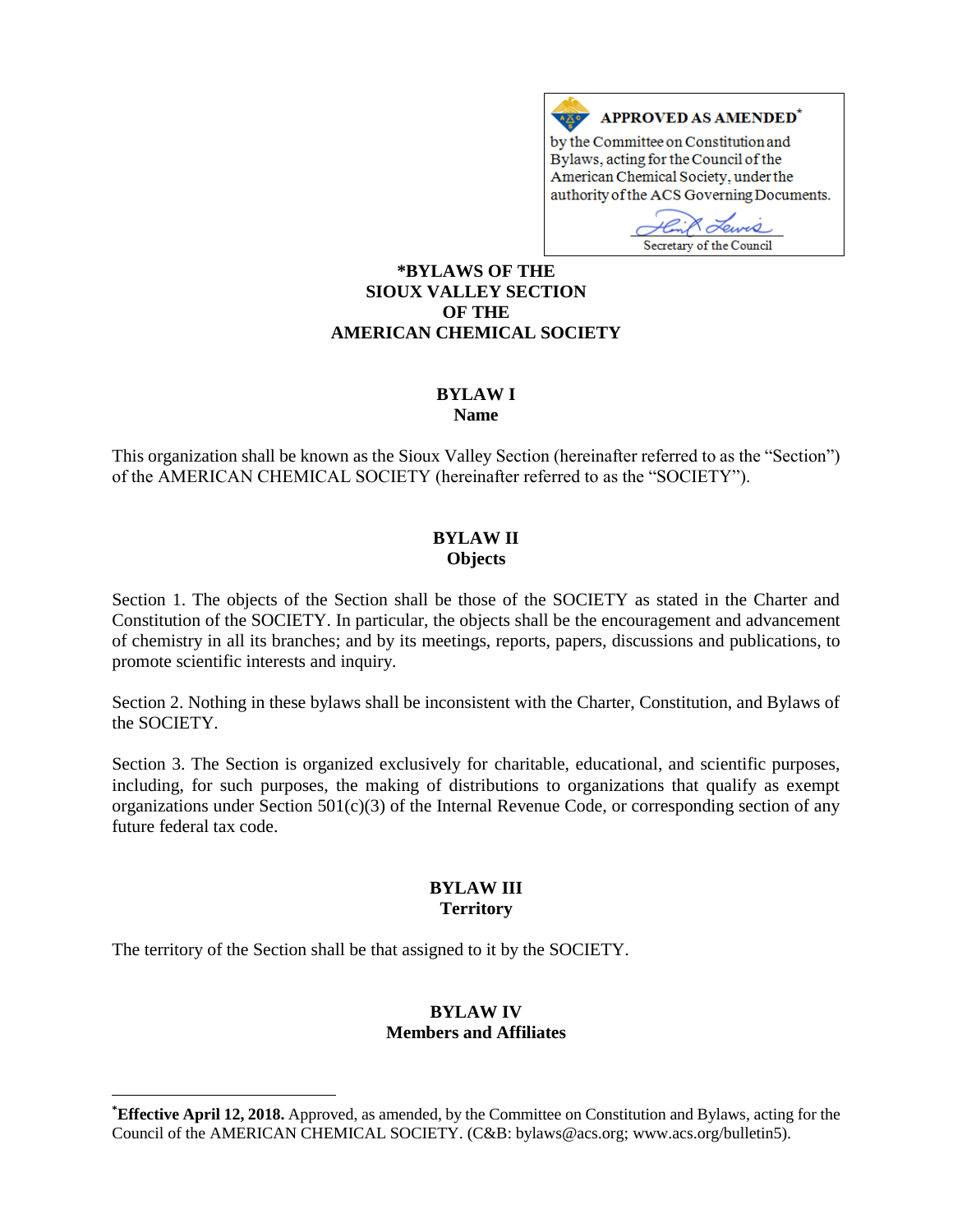Section 1. The rolls of the Section shall include those MEMBERS and STUDENT MEMBERS (hereinafter collectively referred to as "members") and Society Affiliates of the SOCIETY residing within the territory of the Section provided that any exceptions to this rule shall be made in conformity with the Constitution and Bylaws of the SOCIETY.

Section 2. STUDENT MEMBERS shall be entitled to all privileges of membership except that of holding an elective position of the SOCIETY and of the Section. A STUDENT MEMBER may not serve as a Councilor, Alternate Councilor, or the Temporary Substitute Councilor, but may hold an elective position of the Section as noted elsewhere in these bylaws and may be appointed as a committee chair.

Section 3. The Section may have Local Section Affiliates as authorized in the Constitution and Bylaws of the SOCIETY. A Local Section Affiliate shall retain affiliate status only so long as payment is made of Local Section Affiliate dues of not less than two dollars (\$2.00) per annum. A Local Section Affiliate may not (1) hold an elective position, (2) vote on Articles of Incorporation and bylaws, (3) vote for Councilor(s) or Alternate Councilor(s), (4) serve as a voting member of the Executive Committee, (5) vote for an elective position of the Section, or (6) be appointed as a committee chair.

Section 4. Society Affiliates may be assessed dues in the amount specified by the Executive Committee. A Society Affiliate may not (1) hold any elective position(s), (2) vote on Articles of Incorporation and bylaws of the Section, (3) vote for the Councilor(s) or Alternate Councilor(s), or (4) serve as a voting member of the Executive Committee. Except as mentioned above, a Society Affiliate may vote for an elective position of the Section and may be appointed as a committee chair.

Section 5. Members and affiliates shall have such rights and privileges as accorded to them by the Constitution and Bylaws of the SOCIETY and these bylaws.

#### **BYLAW V Officers, Executive Committee, and Councilor(s)**

Section 1. The officers of the Section shall be members of the SOCIETY and the Section and shall consist of the Chair, Chair-Elect, Secretary, and Treasurer. The Secretary and Treasurer positions may be held by the same person.

Section 2. The Executive Committee shall be the governing body of the Section and as such shall have full power to conduct, manage, and direct the business and affairs of the Section in accordance with the Constitution and Bylaws of the SOCIETY and these bylaws. The Executive Committee shall consist of the officers of the Section, the Immediate Past Chair, the Councilor(s), and Alternate Councilor(s), two Member(s)-at-Large, and the chairs of the standing committees. The Member(s)-at-Large shall be MEMBERS of the SOCIETY and the Section.

Section 3. The Chair and Chair-Elect shall serve for a term of one year beginning on January 1 or until their successors are elected. At the end of the Chair-Elect's term of office, the Chair-Elect shall succeed to the office of Chair. The Secretary and Treasurer shall serve for a term of two years beginning on January 1 or until their successors are elected; they shall be elected in alternate years, whenever possible, to provide for a rotation of terms. The Member(s)-at-Large shall serve for a term of two years beginning January 1, and shall be elected in alternate years, whenever possible, to provide for a rotation of terms. With the exception of the Chair and Chair-Elect, the incumbent of any position is eligible for reelection.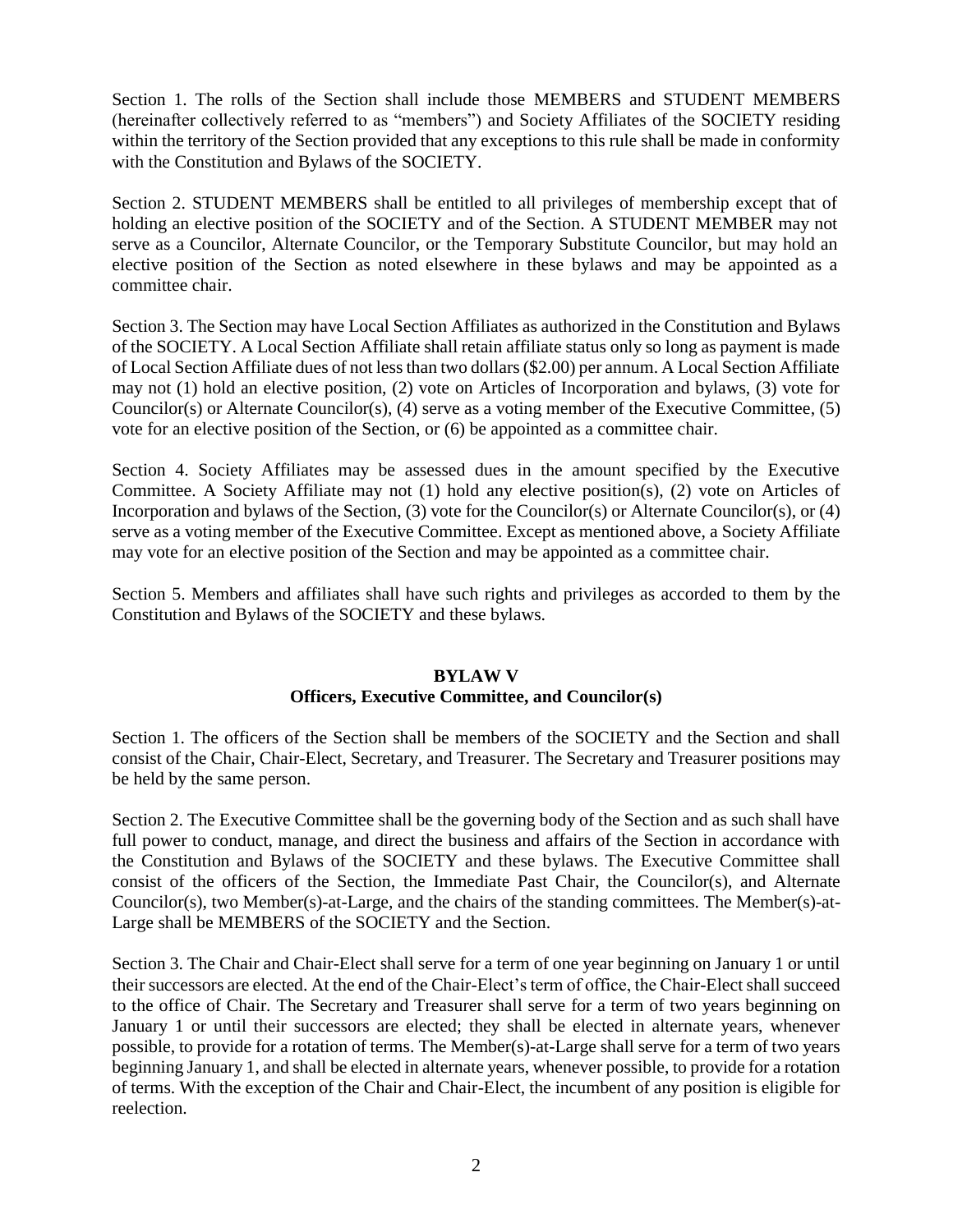Section 4. The duties of the officers and the Member(s)-at-Large shall be such as usually pertain to their offices, together with those required by these bylaws and by the Constitution and Bylaws of the SOCIETY, and such other duties as may be assigned to them from time to time by the Executive Committee.

- a. The duties of the Chair shall be to preside at meetings of the Executive Committee, to carry into effect the decisions and recommendations of that Committee, to preside at meetings of the Section to conduct governance business, to appoint, with the approval of the Executive Committee, all committee chairs and committee members except as stated elsewhere in these bylaws, and to carry out the duties required by the Constitution and Bylaws of the SOCIETY.
- b. The duties of the Chair-Elect shall be to assist the Chair with the direction and management of the Section. In the absence of the Chair, the duties of the office shall devolve upon the Chair-Elect.
- c. The duties of the Secretary shall be to keep a record of the minutes of the meetings of the Section and of the Executive Committee, to maintain a list of members and affiliates, to send to members and affiliates such notices as the business of the Section may require, to submit a report to the Section at its annual meeting, and to carry out the duties required by the Constitution and Bylaws of the SOCIETY and elsewhere in these bylaws. The Secretary shall preside over meetings in the absence of both the Chair and Chair-Elect.
- d. The Treasurer shall have charge of the funds of the Section, keep an accurate record of all receipts and disbursements, receive dues, and make those disbursements approved by the Executive Committee. The Treasurer shall render an account of all transactions and of the financial condition of the Section to the Executive Committee at times set by the Committee, and shall submit such reports as are required by the Constitution and Bylaws of the SOCIETY.
- e. The duties of the Member(s)-at-Large shall include bringing before the Executive Committee such items of concern to members of the Section that have been brought to their attention, as well as any duties assigned by the Executive Committee.

# Section 5. Vacancies

- a. In the event of a vacancy in the office of Chair, the Chair-Elect shall assume the duties of Chair for the remainder of the term. In such case, the Chair-Elect moving into the position of Chair shall also hold that position during the normal term as Chair as part of the leadership transition.
- b. All other vacancies, except for Councilor(s) and Alternate Councilor(s), shall be filled by majority vote of the Executive Committee through interim appointment for the period up to the next annual election. At that time, the procedures for election as outlined in the bylaws of the Section shall be followed.
- c. An interim appointee to the vacated office of Chair-Elect shall not automatically succeed to the office of Chair. At the next election, both a Chair and a Chair-Elect shall be elected.

Section 6. Councilor(s), Alternate Councilor(s), and Temporary Substitute Councilor

a. The Section shall have Councilor(s) and Alternate Councilor(s) as provided in the Constitution and Bylaws of the SOCIETY. The Section's Councilor(s) and Alternate Councilor(s) shall carry out those duties assigned to them by the Constitution and Bylaws of the SOCIETY. In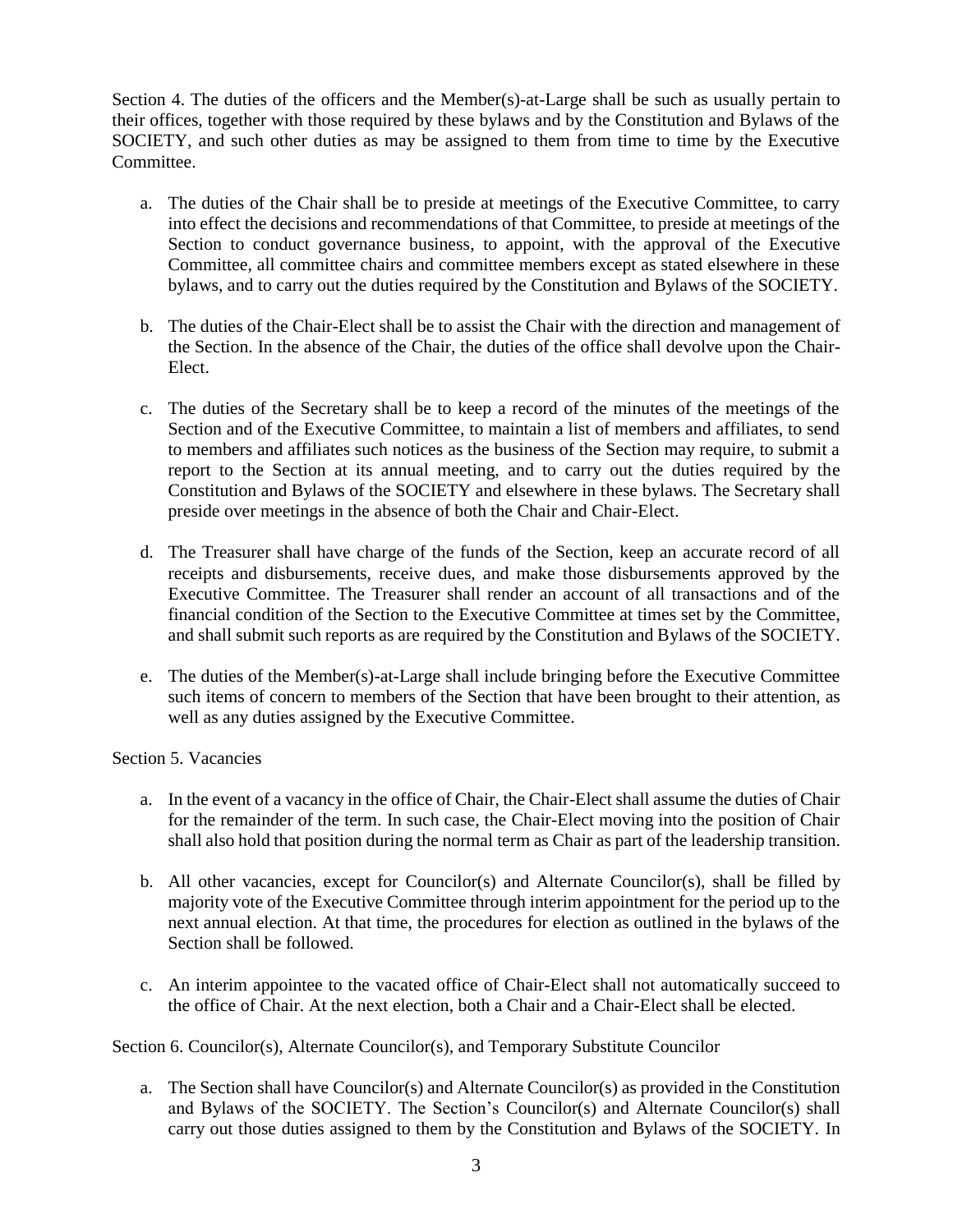particular, the Councilor(s) (or Alternate Councilor(s) or Temporary Substitute Councilor if so designated to serve in place of the Councilor for a particular meeting), shall attend meetings of the Council of the SOCIETY and represent the Section at such meetings.

- b. Councilor(s) and Alternate Councilor(s) shall be elected by ballot from among the MEMBERS for three-year terms beginning January 1. Reelection is permissible. Councilor(s) shall be elected in separate years, whenever possible, to provide for a rotation of terms in accordance with the Constitution of the SOCIETY. A partial term of one or two years shall be used whenever necessary to establish or to restore rotation of three-year terms provided that the Councilor and/or Alternate Councilor agree to the partial term before the election.
- c. In the event that a Councilor is unable to attend a specified meeting of the Council of the SOCIETY, the Chair of the Section shall appoint one of the Alternate Councilor(s) to serve as Councilor at the specified meeting. Such appointment of an Alternate Councilor shall be for only one meeting.
- d. If every Councilor and Alternate Councilor of the Section will be absent from a Council meeting, thus leaving the Section without representation at such meeting, the Executive Committee may designate one MEMBER of the Section as a Temporary Substitute Councilor in accordance with the Bylaws of the SOCIETY.
- e. The Executive Committee shall designate one or more Councilor(s) to be disqualified under the SOCIETY's Bylaw provisions for reallocation of Councilor(s) among the Sections.
- f. Any vacancy in the position of Councilor or Alternate Councilor shall be filled for the remainder of the unexpired term at the time of the next annual election. The vacancy may be filled until the next annual election by appointment by the Executive Committee.

# **BYLAW VI Manner of Election**

Section 1. The election of officers and the two Member(s)-at-Large shall be conducted either by a ballot distributed to the members and Society Affiliates of the Section in accordance with the Bylaws of the SOCIETY and these bylaws, or at a regular meeting of the Section provided there is a quorum present as described elsewhere in these bylaws. Society Affiliates may vote for any elective position(s) of the Section in the same manner as described above. Councilor(s) and Alternate Councilor(s) shall be elected by a ballot distributed to all members of the Section; Society Affiliates and Local Section Affiliates may not vote for Councilor(s) and Alternate Councilor(s).

Section 2. In October of each year, the Nomination Committee shall report to the membership its nominations for each office to be filled. Prior to October 15, any member or affiliate of the Section may, in writing or from the floor at a meeting to conduct governance business, nominate additional candidates for office, provided that the candidates are members of the Section for officers and MEMBERS for the Members-at-Large and the Councilor(s) and Alternate Councilor(s), as required elsewhere in these bylaws, if the nomination is seconded by another member or affiliate. Nominations so made shall be equally valid as those from the Nomination Committee. All candidates nominated shall have indicated willingness to serve if elected.

Section 3. When a ballot is used, the candidates for each office and for Councilor(s)/Alternate Councilor(s) shall be listed in an order to be selected by lot on a ballot to be distributed by November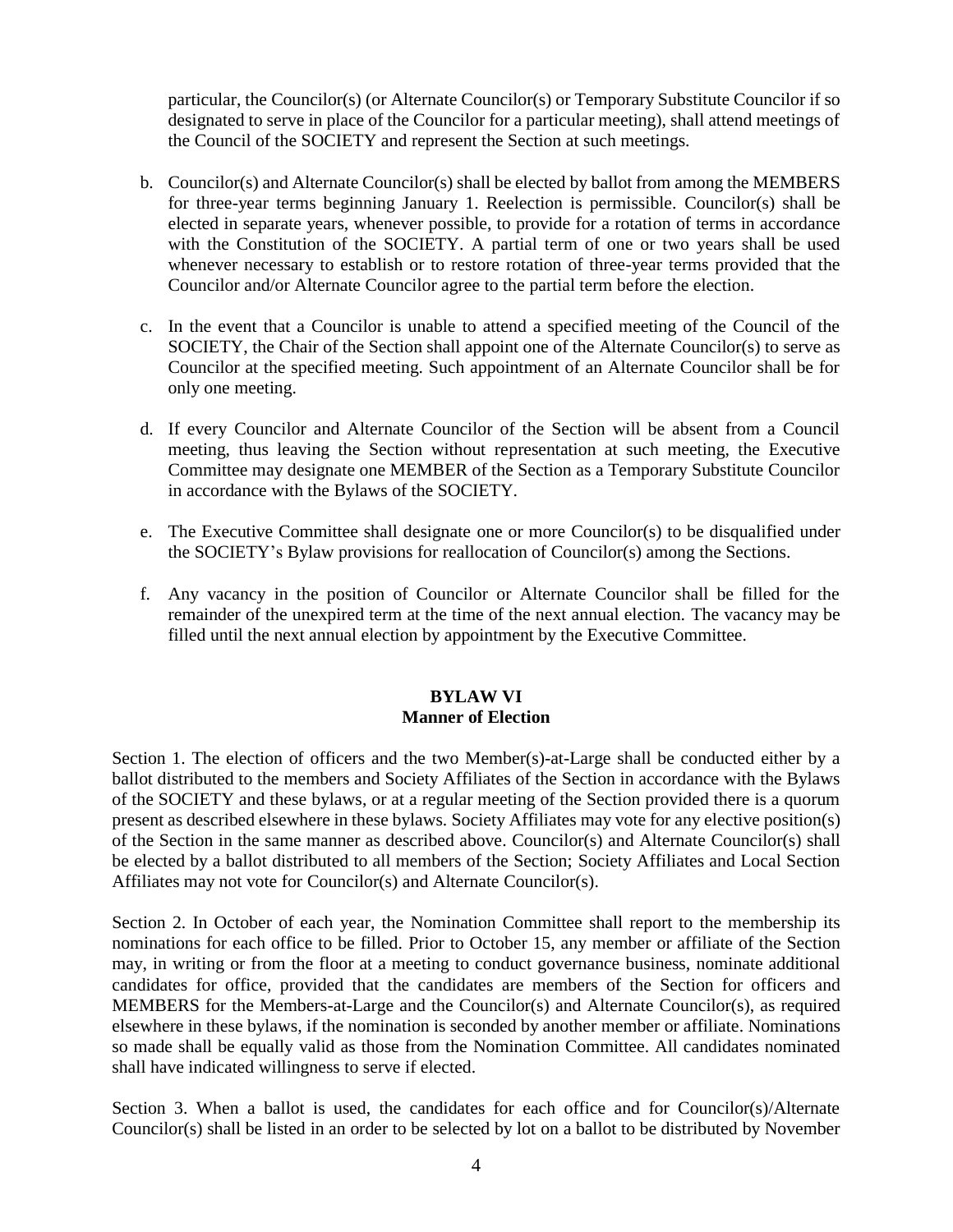1, only to eligible voters as noted above except that affiliates may not vote for Councilor(s)/Alternate Councilor(s). The ballot shall provide for a write-in candidate for each position to be filled. A paper ballot shall be provided to any eligible voter who requests it.

Section 4. The ballots shall be tabulated and validated not later than November 15. Except as noted below, the candidate for each position receiving the largest number of votes shall be declared elected. In case of a tie vote for any position, the Executive Committee, by ballot, shall elect from among the candidates who share the tie vote; the candidate receiving the largest number of votes shall be declared elected.

Section 5. The results shall be announced by the Section Chair or his or her designee as soon as possible after the election, and also published in the Section's newsletter and/or on the Section's website soon thereafter. The results shall be certified to the Executive Director of the SOCIETY not later than December 1.

Section 6. In accordance with the SOCIETY's Bylaws, balloting procedures should ensure fair balloting that is open to all eligible members, protection against fraudulent balloting, and the timely reporting and archiving of balloting results.

# **BYLAW VII Recall of Elected Officials**

Section 1. The elected officials of the Section (officers and elected Executive Committee members, except not Councilor(s) and Alternate Councilor(s)) are subject to recall for neglect of duties or conduct injurious to the SOCIETY. Recall procedures are not applicable to Councilor(s) and Alternate Councilor(s).

Section 2. The recall of an official shall be initiated when a signed petition, indicating in writing the specific charges and reasonable substantiating evidence, is submitted to the Chair from at least five members of the Section. In the event the Chair is the official in question, the Chair-Elect shall receive the petition and shall assume the duties of the Chair with respect to this issue until the issue is resolved.

Section 3. The Chair shall, without delay, determine that the petitioners are aware of the gravity of their actions and the procedures to be followed. The Chair shall seek an alternate resolution to the problem and a withdrawal of the petition at this time. In the absence of a resolution to the problem, the Chair shall notify the members of the Executive Committee and call a special meeting within thirty days.

- a. The Executive Committee shall promptly continue the recall process or dismiss the petition as ill-founded or find an alternative solution to the problem. The Chair shall promptly inform the petitioners and the official of the decision of the Executive Committee. If no contact with the official can be made after a reasonable effort, the Executive Committee may remove the official in question with a two-thirds (2/3) vote of the remaining members.
- b. If the proceedings continue:
	- (1) The Chair shall assign the duties of the official to another qualified member or MEMBER of the Section, as required elsewhere in these bylaws, until the issue is resolved.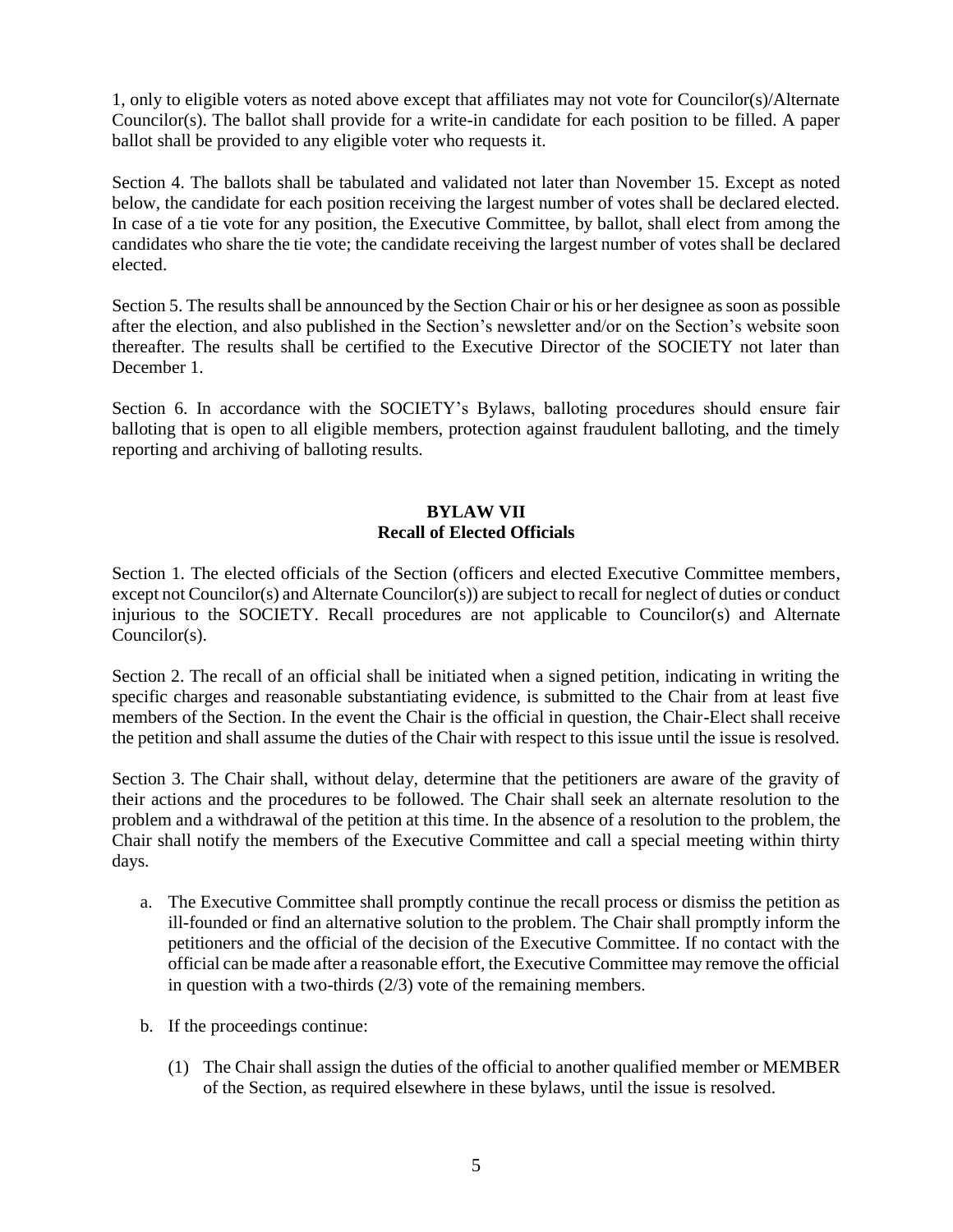- (2) The official shall be offered an opportunity to answer the allegations in the petition before the Executive Committee. A certified letter shall be sent to the last known address on the official SOCIETY membership roll. Upon notification, the official shall have thirty days to make a written response to the allegations.
- (3) The Executive Committee shall decide whether or not to proceed after studying the official's response. The Chair shall inform the official and the petitioners of the decision of the Executive Committee. If the Executive Committee decides that the proceedings shall continue, the official shall choose one of the following options:
	- (a) The official may resign.
	- (b) The official may request a recall vote. Section members shall be informed, through brief written statements prepared by the Executive Committee and the official, of the issues involved with the recall vote. Both statements shall be distributed to the members with the ballot. A paper ballot shall be provided to any member who requests it. At least two-thirds (2/3) of the votes cast shall be required for the official to be removed from office. The membership shall be informed of the results of the recall vote.
	- (c) The official may request a hearing and a recall vote by the remaining members of the Executive Committee. At least a two-thirds (2/3) vote of the remaining members of the Executive Committee shall be required to recall the official.
	- (d) The official may choose not to respond and thus forfeit the position.

Section 4. The vacancy provisions of these bylaws shall be used to fill a vacancy caused by a recall process. The Executive Director of the SOCIETY shall be informed of the recall and the filling of the vacancy.

# **BYLAW VIII Committees**

Section 1. The Executive Committee shall establish committees as necessary for the proper operation of the Section. All committee members shall be members and/or affiliates of the SOCIETY and the Section.

Section 2. The Section shall have the following standing committees: Awards/Public Relations, Nomination, and Education/Outreach.

### **BYLAW IX Meetings**

Section 1. The Executive Committee shall designate the times and places of the Section's meetings as it finds necessary or desirable for the proper functioning of the Section. The Section shall hold at least one meeting annually to conduct governance business; however, this requirement may be modified by the Executive Committee.

Section 2. The Chair shall set the order of business for meetings of the Section to conduct governance business. The order of business may be suspended by a majority vote of the members present.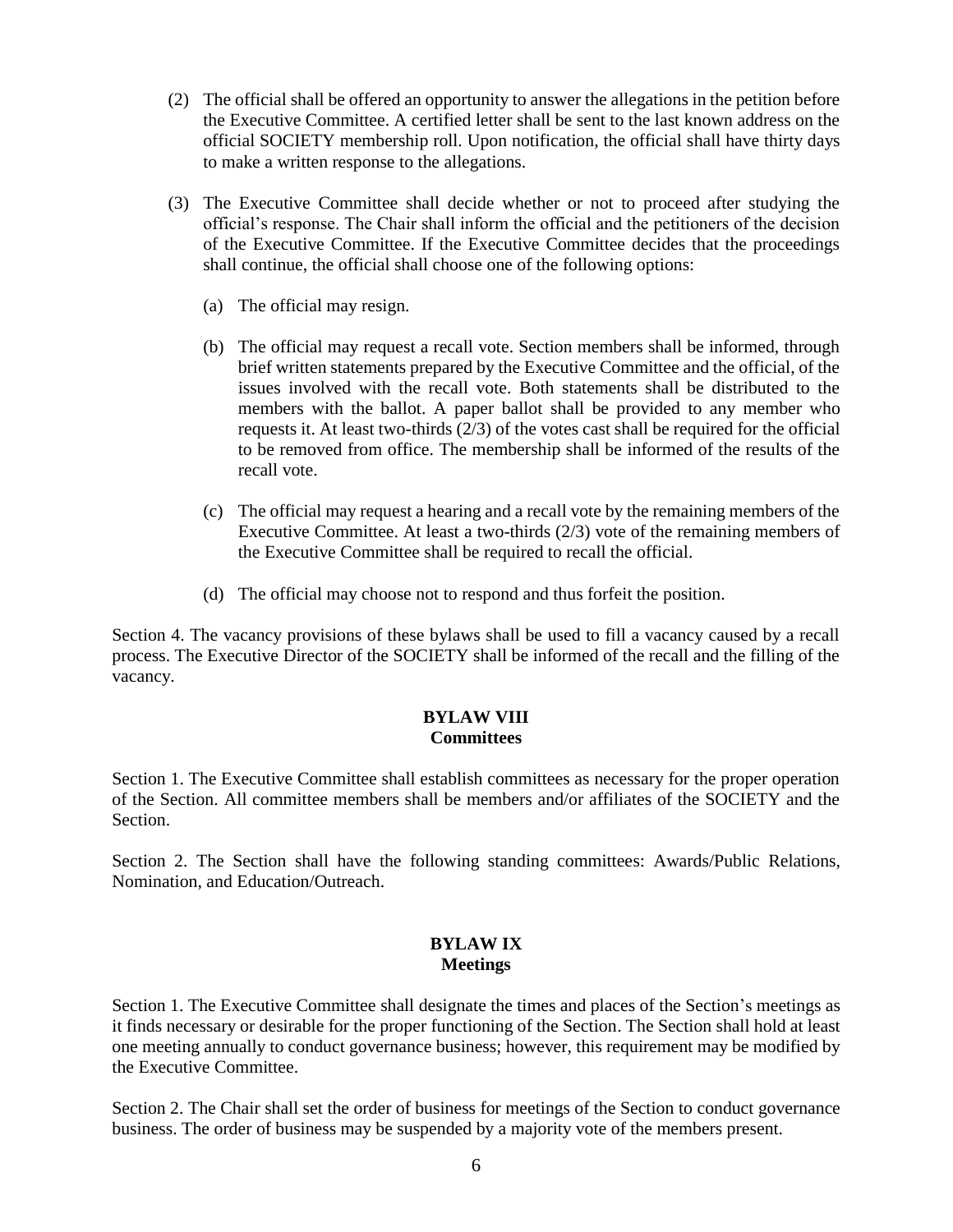Section 3. The Section may hold special meetings to conduct governance business upon the written request of a majority of the Executive Committee or upon the written request of 15 members of the Section. To be valid, such request shall be received by the Secretary at least ten days before the date requested for the meeting and shall state the exact nature of the business to be transacted. No other business shall transpire at such meetings.

Section 4. Meetings of the Executive Committee and meetings of the Section to conduct governance business, with the approval of the Executive Committee, may be held by means of electronic communications technology that permits those in attendance to read or hear the proceedings substantially concurrently with their occurrence, to vote on matters submitted, to pose questions, and to make comments.

Section 5. The Executive Committee shall meet upon due notice either at the call of the Chair or upon request of a majority of its members. A quorum for an Executive Committee meeting shall consist of a majority of the voting members of the Committee. In the absence of a quorum, called meetings of the Executive Committee shall adjourn to a specific date.

Section 6. Due notice of the Section's meetings, not including committee meetings, shall be sent to each member and affiliate of the Section. A quorum for the transaction of governance business at such a Section meeting shall consist of 15 members of the Section. No governance business shall be conducted in the absence of a quorum.

Section 7. The fee for registration at any special meeting shall be decided by the Executive Committee in accordance with the Constitution of the SOCIETY.

Section 8. The most recent edition of *Robert's Rules of Order Newly Revised* shall be the parliamentary authority for all matters not covered in these bylaws or in the SOCIETY's documents.

#### **BYLAW X Finances**

Section 1.

- a. Members of the Section may be assessed voluntary Local Section dues in an amount set by the Executive Committee. The Executive Committee shall have the option to waive or discount dues for STUDENT MEMBERS and for others as provided in the SOCIETY's Bylaws for waived or discounted dues.
- b. Society Affiliates may be assessed annual dues in an amount set by the Executive Committee.
- c. The annual dues of Local Section Affiliates shall be determined by the Executive Committee in accordance with the Constitution and Bylaws of the SOCIETY, and as mentioned elsewhere in these bylaws.

Section 2. The Section may raise or collect funds to be expended for local purposes, and may have the entire management and control of such funds insofar as such management and control shall not conflict with any provision of these bylaws or with the Constitution or Bylaws of the SOCIETY.